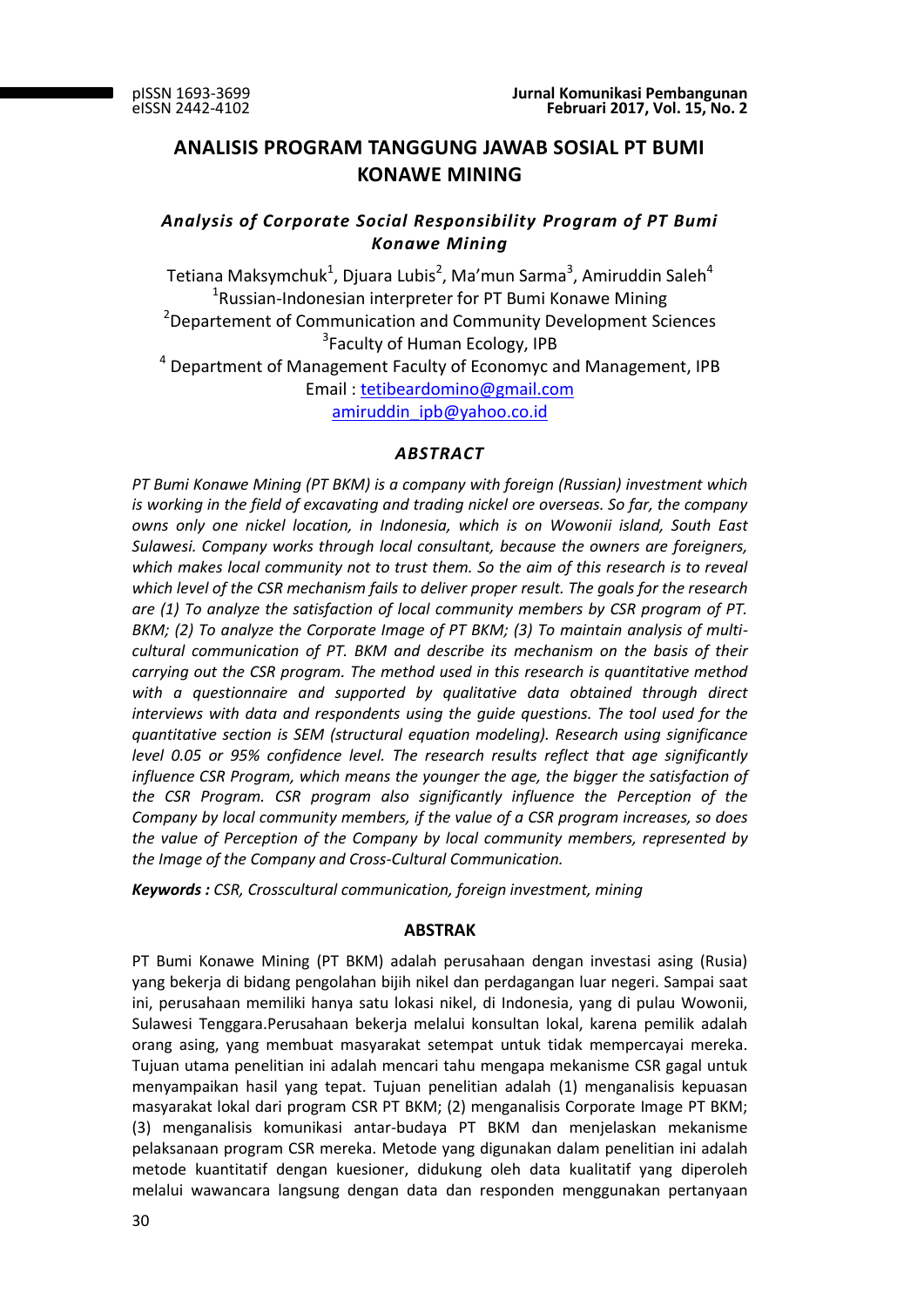panduan. Alat yang digunakan untuk bagian kuantitatif adalah SEM (structural equation modeling). Penelitian menggunakan tingkat signifikansi 0.05 atau tingkat kepercayaan 95%. Hasil penelitian merefleksikan, bahwa usia berpengaruh signifikan terhadap program CSR artinya semakin muda usia maka semakin meningkatkan kepuasan terhadap program CSR. Program CSR juga berpengaruh signifikan terhadap persepsi anggota masyarakat lokal terhadap Perusahaan, jika nilai Program CSR yang tinggi akan semakin meningkatkan persepsi anggota masyarakat lokal terhadap Perusahaan yang digambarkan oleh citra perusahaan dan komunikasi lintas budaya.

**Kata kunci** : CSR, investasi asing, komunikasi lintas budaya, pertambangan

### **INTRODUCTION**

CSR (Corporate Social Responsibility) is a new dimension of PR (Public Relations) that is used to reduce the corporate functions from being generating profit to that of caring for the community. The concept of CSR has acquired such significance that today it is strategically driven, operationally designed and tactically practiced in global business environment (Masuku and Shava 2014). In this respect, growing regulatory pressure on issues concerning waste, pollution and occupational health and safety in particularly dangerous activities has played an important role. This, together with social and legal demands, has meant that more awareness has been raised with regard to these matters (Vintro and Comajuncosa 2009).

Mining sector fell into the focus, as it can become a vast example of topic that will be developed and even more peculiar, the experience of foreign companies (Russian) in the mining sector in Indonesia will be investigated.

In Indonesia there are a lot of levels of stakeholders involved, when it comes to business matters, starting from central government, Ministers, governors, local MPs and up to local people. In all the levels a company has a high potential of miscommunication, which will most possibly result in business failure. That is why, a lot of companies pay special attention to the PR division of the company (Ghobadian *et al.* 2015).

Therefore, the smooth collaboration between Indonesian part and a foreign one is very important, especially when it comes to local communities, where foreign countries have to fulfill CSR. From the community's perspective, the CSR programs of mining companies provide a mechanism of compensation for the social and environmental costs associated with mining. These costs are usually associated with environmental impact, higher food and housing costs, and social impacts from an increase in the number of workers living in the area. Since local communities may not see many of the direct benefits from the mining industry, CSR programs are a means through which a mining company can be seen to actively give back to the community. (Kolk and Lenfant 2013).

PT Bumi Konawe Mining (PT BKM) is a company with foreign (Russian) investment which is working in the field of excavating and trading nickel ore overseas. So far, the company owns only one nickel location, in Indonesia, which is on Wawonii Island, South East Sulawesi (Sulawesi Tenggara).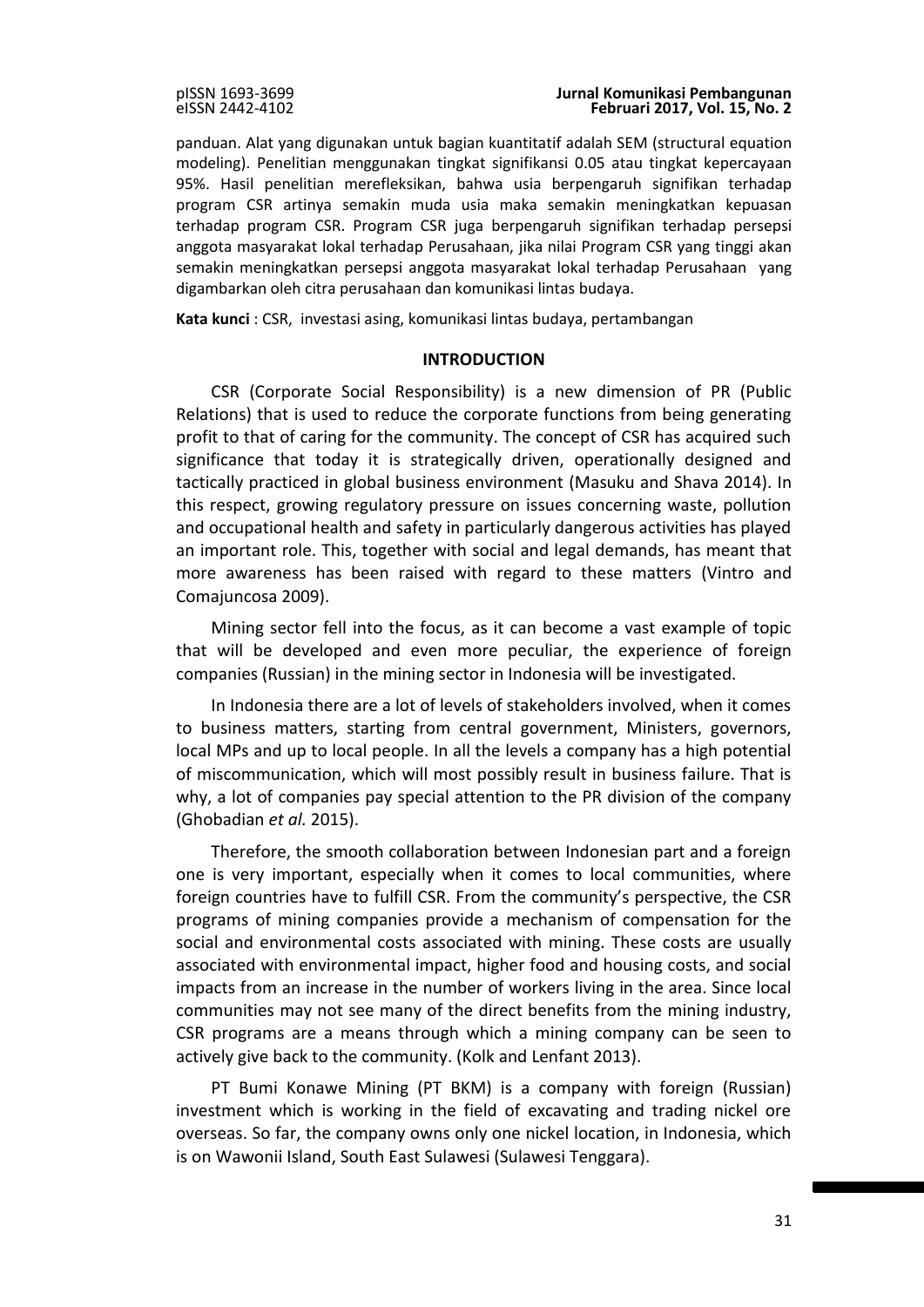The company obtained all the required legal documents in order to start working at a mining area, such as mining license and forestry license. But PT BKM's work was opposed by the local community. During last 5 years the company has put a lot of efforts in order to improve company's image by means of several socialization programs, with the help of local consulting teams or even with the help of a contractor's team. The main reason, why the owners refuse the idea to work directly with a local community is the fact that owners are foreigners, which makes local community not to trust them. It is much easier for local people to cooperate with local consulting team, rather than with foreign team (PT Business Risk 2014).

Subsequently, all the attempts to create working relationship with community failed so far. The aim of this research is to reveal which level of the CSR mechanism fails to deliver proper result.

A lot of multinational companies face local and global issues while performing CSR activities in many countries (Husted, Allen 2006). As on several levels there was communication between foreign management with other stakeholders we would like to count upon finding on cross-cultural communication. Cross-cultural communication deals with the comparison of different cultures. In cross-cultural communication, differences are understood and acknowledged, and can bring about individual change, but not collective transformations (Ybema and Byun 2009).



# **Logical Framework**

Figure 1 Logical framerwork of research, 2016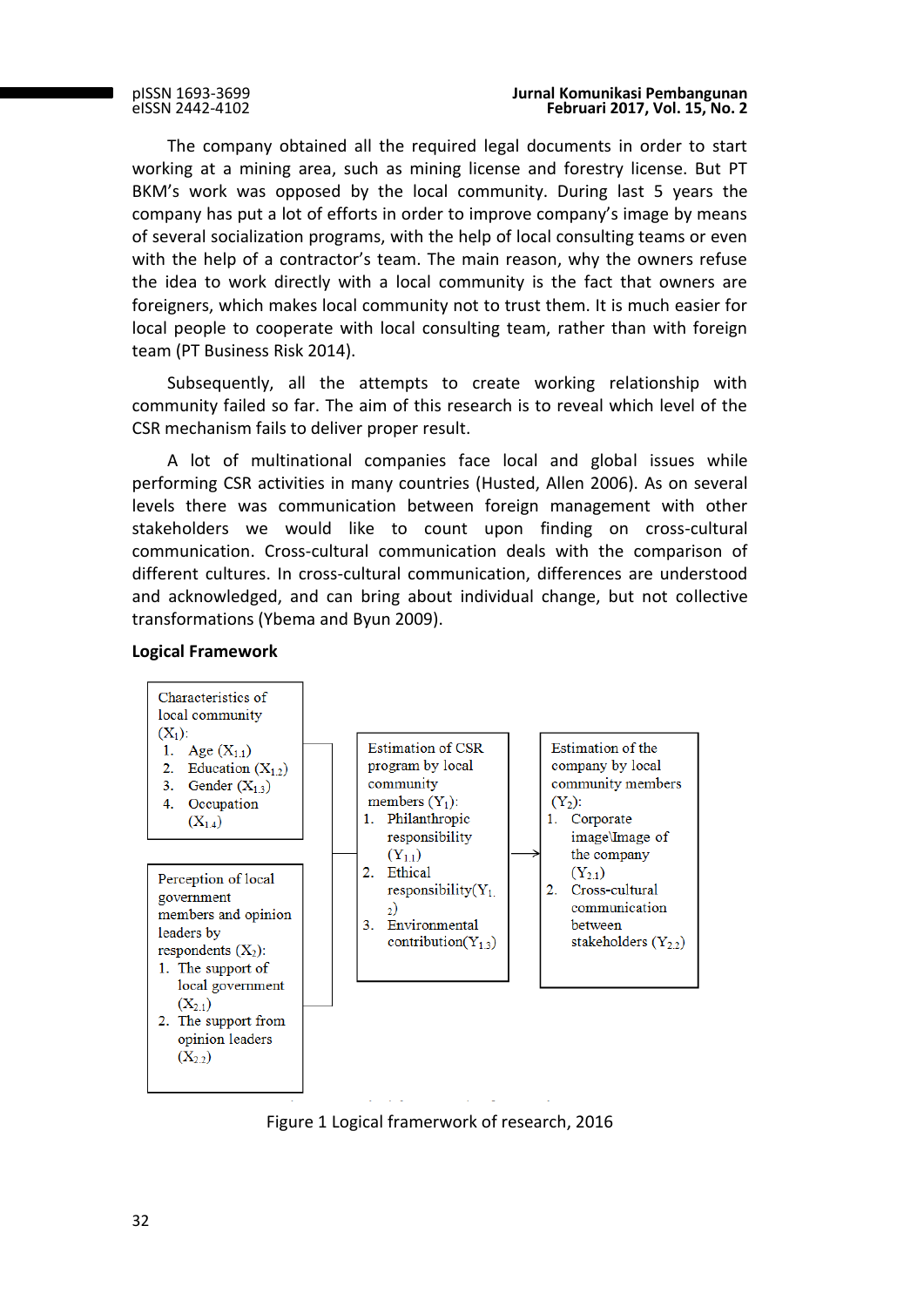### **METHODOLOGY**

Design of the research is based on a mixed research – one part is quantitative, another is qualitative and it embraces two aspects. The qualitative concerns the satisfaction CSR program receivers, where receivers are people of the local community of Wawonii, South-East Sulawesi and we will research their satisfaction towards CSR program carried out by a mining company, it will be carried out in the form of questionnaire. Second part – a qualitative research and it is the estimation of cross-cultural relation between a third party – which is consultant or PR team – and a company. It is quite appropriate for this research, as it will show both numerical and narrative form of the study. The location of the research is east coast of Wawonii island, Kabupaten Konawe Kepulauan, the province of Sulawesi Tenggara. There are around 9 villages, affected by the project with 6 main villages: Nambo Jaya, Saenoi Indah, Wunse, Mosolo, Sinar Mosolo and Sinaulu (PT Business risk 2014).

The place of research is Nambo Jaya with total population of 441, and also Mosolo and Wunse – with total population of around 4000 people. The villages chosen, because of their distance to a mining site and their role among other communities. The time of the research is November 2016, where in November, was carried out a field-trip to Wawonii Island, visiting main villages near mining location.

The primary data was obtained from the answers to questionnaire from the people of the local community of south-east Wawonii. The qualitative part includes direct interviews with consultant teams, members of the company and opinion leaders. All the data is also supported by the inner-company documents, reports, journals and educational theoretical materials.

| Goodness-of-Fit | Cutt-off-Value | Result | Conclusion |
|-----------------|----------------|--------|------------|
| RMSEA           | $\leq 0.08$    | 0,078  | good fit   |
| GFI             | $\geq 0.90$    | 0,97   | good fit   |
| AGFI            | $\geq 0.90$    | 0,93   | good fit   |
| <b>CFI</b>      | $\geq 0,90$    | 0,97   | good fit   |
| NFI             | $\geq 0,90$    | 0,92   | good fit   |

Table 1: Results of Criteria of Model of Correspondences of SEM

Test of the validity of this research was carried out by *one shot method* in which the questionnaire was given to respondent once and then the data was analyzed. If the question is valid then it is used for subsequent discussions in the work and if the question is not valid the question is ignored or discarded. The analysis was performed with the help of the program Statistical Package for Social Science (SPSS) for windows 16. According to Pratisto (2004) this test is called internal consistency test in which the measurement is done once. Decision-making based on the validity of the attribute value (r count) compared with the r value from the table or a probability value (p-value). Attributes declared invalid if the correlation coefficient (r-count) > r-table or a p-value < 0.05. The r-table for  $n = 30$  (df = 28) is 0.361. Thus the entire r-count (correlation coefficient) obtained from the processing of research data is more than r-table.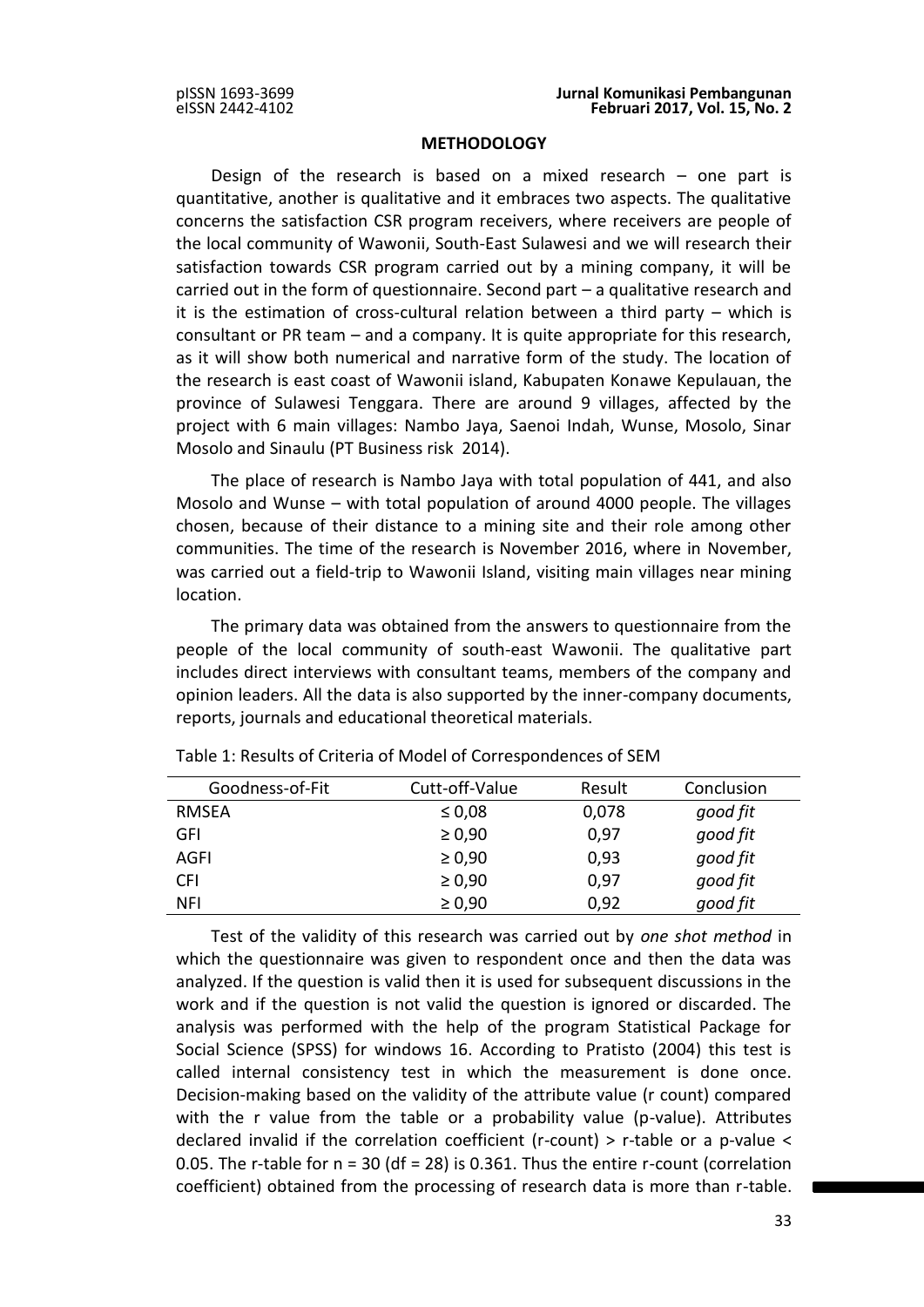Validity test results on early stage show that all the attributes of each dimension are valid (legitimate). Thus all the attributes (variables) can be used for further discussion.

Data, obtained is analyzed with the following statistical procedure:

- (1) Descriptive statistical analyses. The descriptive analyses is used to describe data in general using frequency, percentiles, percentage, average, average score and total average score.
- (2) SEM structural equation modeling. In this study, SEM analysis is performed using LISREL 8.3 software. Suharjo (2007) uses the size of the conformance criteria of the overall model (overall model fit) with parameters such as Goodness of Fit Index (GFI), Adjusted goodness of Fit Index (AGFI), Root Mean Square Residual (RMR), and Root Mean Square Error of Approximation (RMSEA). After some modifications with caution were made, we obtained the value of the overall conformance after testing the model against these indices as shown in Table 1 below. From the values obtained, the whole model built has a corresponding value, so that model is able to explain the information corresponding empirical data, which was collected.

Processing results for testing the goodness of fit using testing RMSEA generate value  $0.078 \le 0.08$  which means that the resulting model is already good fit. The use of other criteria that are a good fit GFI, AGFI, CFI and NFI generate value  $\geq$  0.90, which means the resulting model is already good fit. The test results of several indicators measuring goodness of fit model resulted in the conclusion that the model has met the criteria of goodness of fit, so the theory of hypothesis testing can be done.

### **RESULTS AND DISCUSSION**

### **Information about company and community**

The Wawonii Laterite Nickel Project is located at Mosolo and Polara District, Konawe Region, Southeast Sulawesi Province – Indonesia. Total license area coveres 3,175 ha. Exploration and production (IUP) permit owned by PT Bumi Konawe Mining was issued 2007 and amended in 2010 (Dewi 2015). The company has experienced few problems while they were trying to enter and work in mining site. In 2009 while the PT BKM team was working in the area the arson attack took place. After 2009 there have been several waves of socialization through different local CSR team in 2011, 2013, 2014 and the last one in 2015. But the local community still refuses any activity of the company.

The first CSR team started working in the area before the Russian company bought 70% of the shares. The CSR team that was carrying out socialization was a part of the contractor team, which was making test-pit boring in the area near Mosolo village. It consisted of few people, including the head of a technical and construction department. They lived among villagers and had quite good relationship with them until 2009 arson attack. Their team focused on giving work places for villages and making few donations on religious and traditional holidays. It is hard to say what was the main reason for initial breakdown in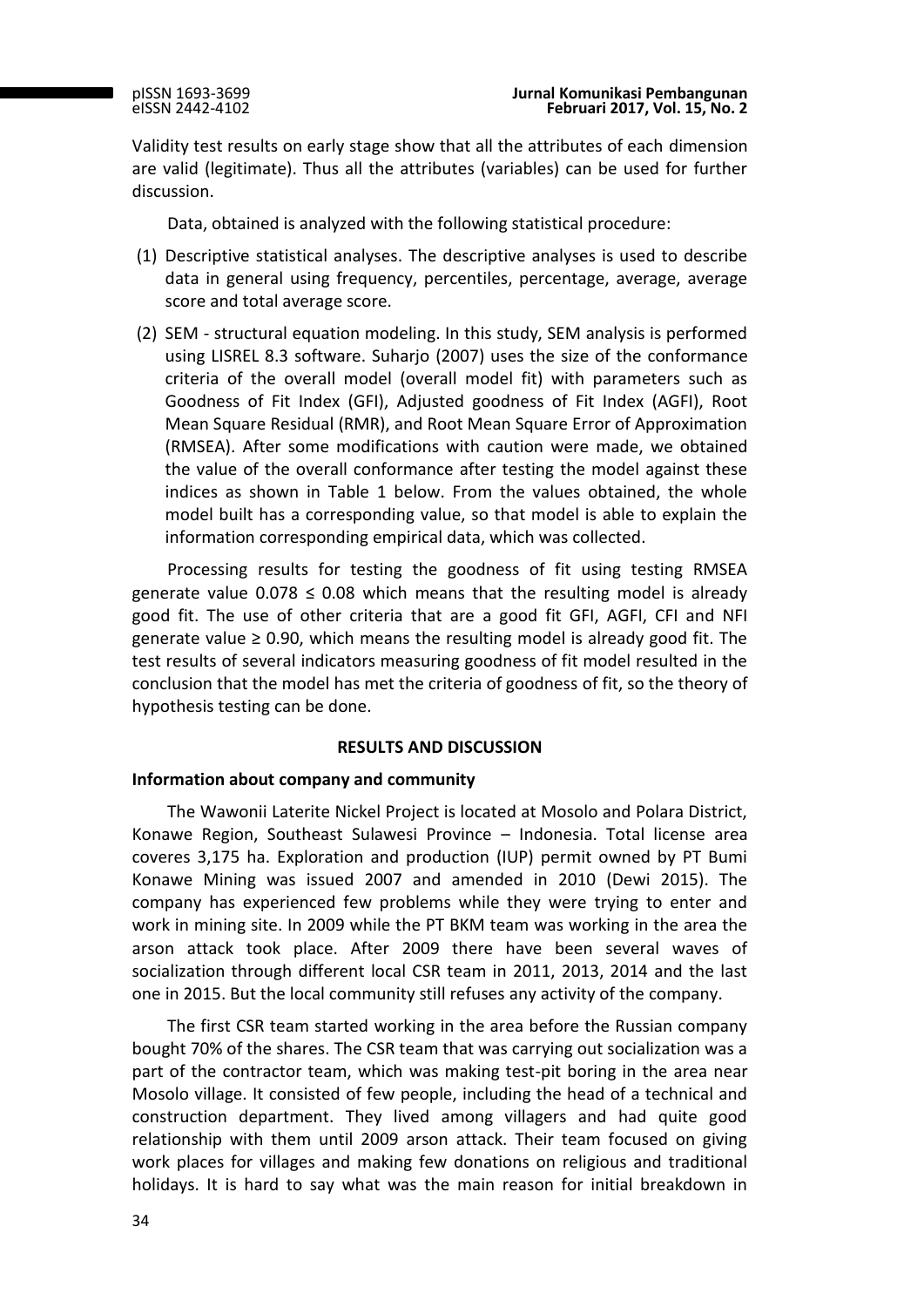relationship, but after 2009, community of Mosolo village has never accepted any cooperation.

Second CSR team consisted of only few people, and two of them were originally from Wowonii. The chief of the team was from South Sulawesi, working for the consulting company and was hired by a first Russian director in 2011. They also were living in Mosolo. In Nambo Jaya, Mosolo and Wunse they were well accepted by community members because of their personality style. However chief of CSR team appeared to be a little disorganized and possibly easily influenced (PT Business risk 2014). The turning point was when the community demanded to raise the price for clove tree compensation and a new CSR chief gave the documents with new fixed compensation fee (which was 6 times higher than normal and was impossible to be fulfilled by a company) to a Russian director for a signature. The director claims, the document signed was in Indonesian language, so he didn't know what he was signing. After this, community perceived that company isn't trustworthy.

Next socialization wave happened in 2013, and with a head of technical department in chief, who was appointed by a new contractor team. Their CSR program seemed to work well, as they helped community, to build some water and toilet facilities and also with communication between villages. The team was well received and management decided it was time to renew boring. Russian team came to the island with heavy boring equipment and were forced to flee an island via sea, because Mosolo villagers opposed and tried to burn the equipment. Part of the equipment was hidden by the Nambo Jaya community members, loyal to the company.

In 2014, Russian shareholders initiated to change top management and new Russian director was appointed. During 2014 and 2015 there were two more waves of socialization (PT Business Risk 2014). In 2014 the CSR team was formed with a help of specialized mining consulting company, which had also connections in local Wawonii government. They promised to end opposition of villagers in three months. They didn't risk to put their headquarters in Mosolo and preferred to start socialization from the most distant village of the mining areal – Sukarela village. They tried to donate some money for charity, religious and sports events. They also hired few villagers to help them.

For the future they were planning a lot of CSR activities, including building the road between villages, building mobile hospitals and training village members in farming, driving heavy equipment and giving other specific training, so that later on these people could work for the company as well. They were making weekly reports with good results, but management decided to stop working with them, because team was focused only on Sukarela village, which was strategically not important and they didn't try to maintain any relationship with main villages of Mosolo, Nambo Jaya and Wunse, although in their contract it was specifically mentioned.

The last socialization took place in 2015 and was carried out by a team of military and ex-police members. Few trips were made together with Russian management, people had a chance to have an open dialogue with Russian man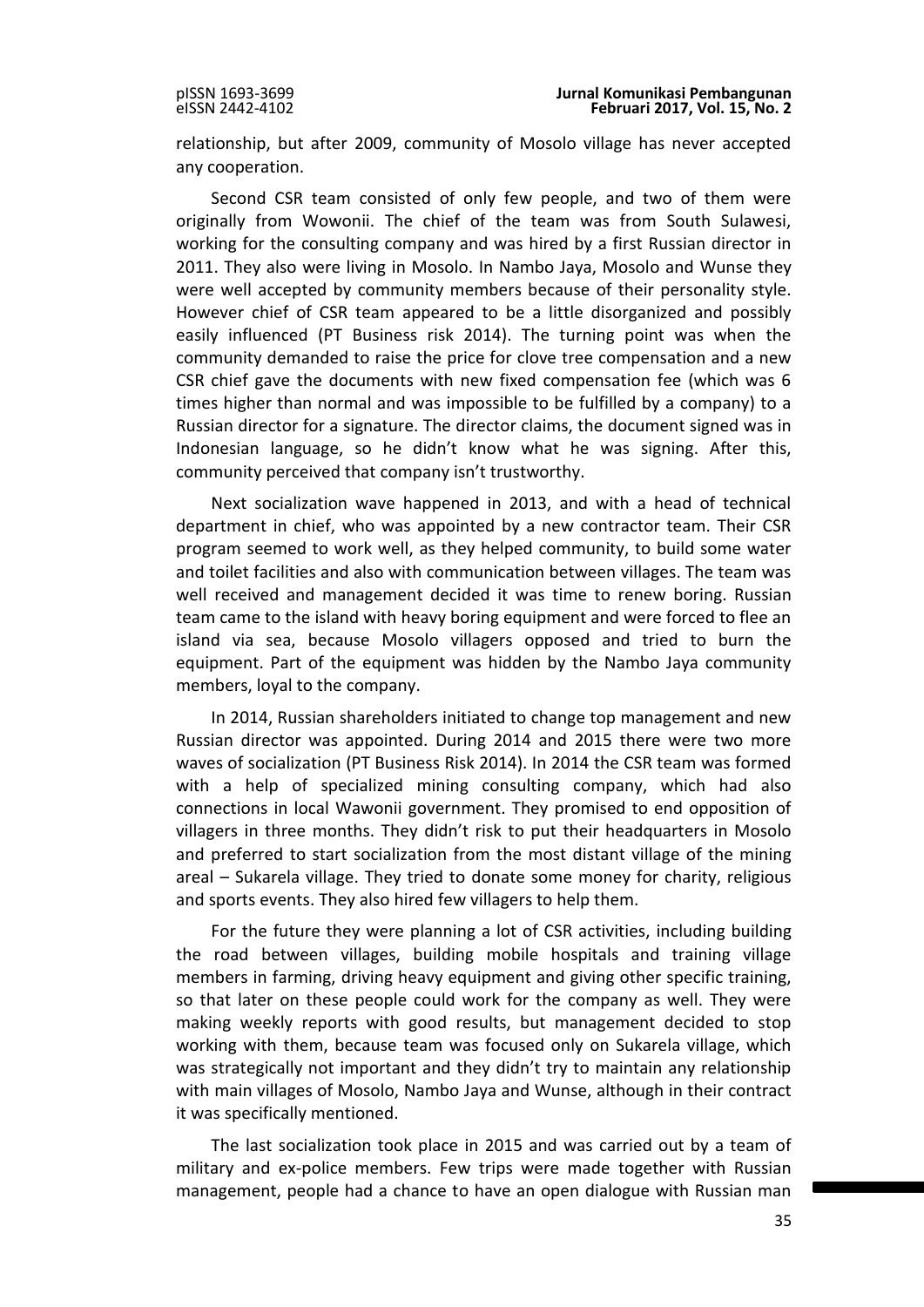#### pISSN 1693-3699 **Jurnal Komunikasi Pembangunan Februari 2017, Vol. 15, No. 2**

in chief, there was a questions-and-answers section, head of the technical department was explaining people the technical part of mining plans, educating them and in the end, people were given some gifts for the community of each village. This team has built mini libraries in two of the villages and donated cows to each village for Idul Adha ceremony. The chief of CSR refused to continue socialization after talking to the main Mosolo members (including head of the village and his family) and receiving very strong opposition. He concluded that villagers don't want mining in their area, because they are comfortable with their income from cloves. He recommended selling this project and buying a new one on another island.

Nearly all of the community members within the client's IUP on the east coast of Wawonii Island are originally from Buton, some distance to the south of Wawonii. Though the east coast of the island is dominated by ethnic Butonese, there are 72 languages in their native Buton with many of these languages being very different. Mosolo and Nambo Jaya are dominated by Cia Cia Butonese whereas Munse is dominated by Kulisusu Butonese.

### **SEM**

This study is using a significance level 0.05 or a confidence level of 95%. Figure 2 shows almost all variables have a value of t > 1.96, except on X1.2 indicator (education) has a value of  $t$  <1.96 indicates that education is not significant to reflect/describe X1 to influence Y1. As SEM can deal only with ordinal data, we couldn't include 2 indicators of characteristics of local community members, because the data they represent is nominal. Those indicators are  $X1.3$  – gender,  $X1.4$  – occupation. Although not included in SEM, this data will be discussed using descriptive statistics.



Chi-Square=33.91, df=20, P-value=0.02677, RMSEA=0.078

# Figure 2. Value t of SEM Model

Figure 3 shows the results of testing the hypothesis that X1 (Characteristics of the local community) is reflected/illustrated by a significant effect on the age of Y1 (CSR program) amounted to -0.35 meaning the younger the age, the bigger the satisfaction of the CSR program is. In addition, X2 (Perception of local government members and opinion leaders) also have significant effect on Y1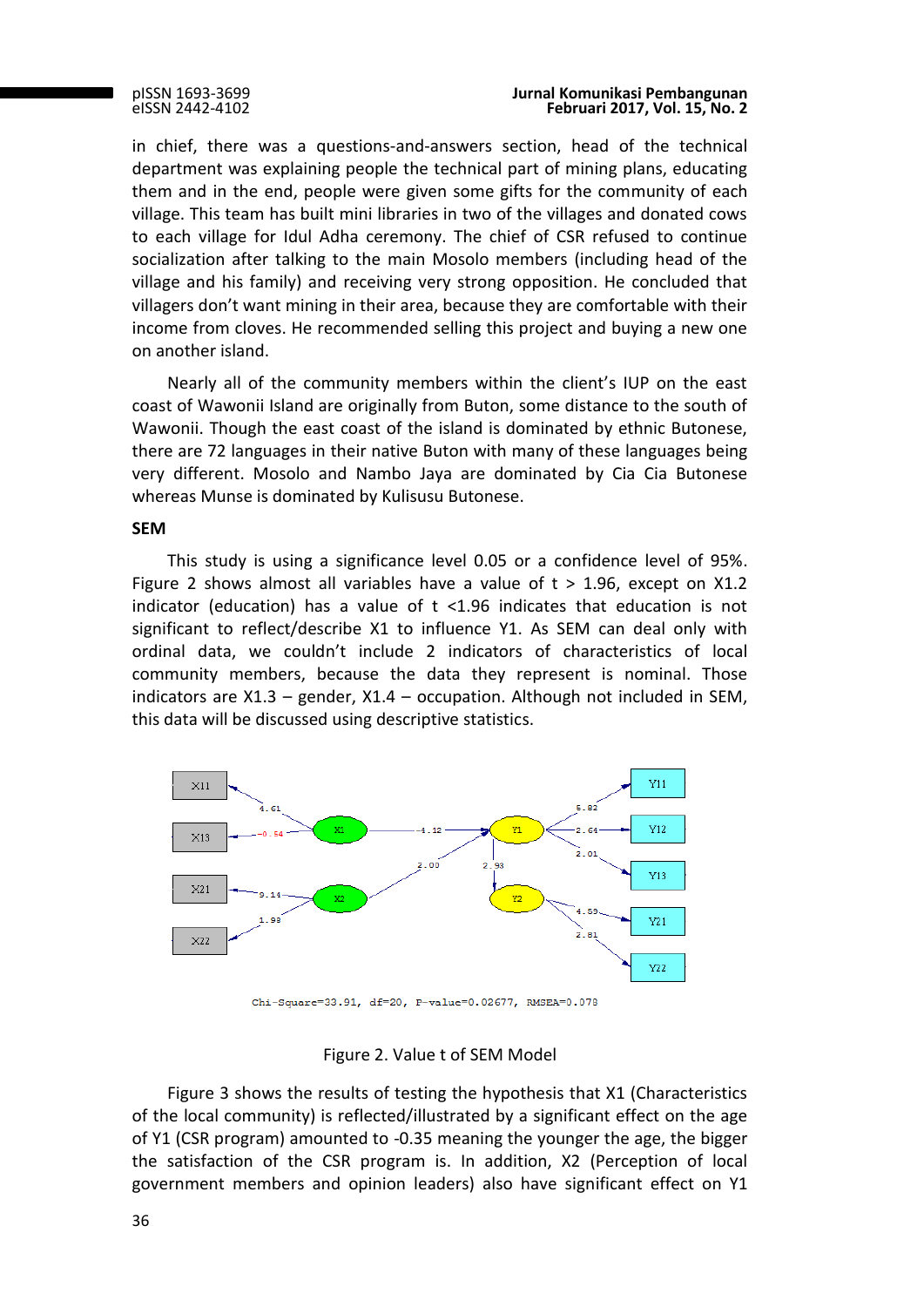(CSR program) of 0.13 meaning that the higher the support of government and community leaders the better is the effect of the Y1 (CSR program). CSR program also has a significant effect on Y2 (Company estimation by local community members) of 0.76, meaning that the CSR program (Y1) which is reflected by the Philanthropic responsibility, Ethical Responsibility and Environmental contribution that higher is the score the more they would increase Y2 (Perception of the company estimation by local community members) which reflected/illustrated by Corporate image and Cross-cultural communication. In simple words, the better CSR program, the better is Corporate Image of the company and more smooth cross-cultural communication. Loading factor value in Figure 3 also shows the contribution of each indicator variable towards latent variables. X1.1 (age) predominantly reflects X1 (Characteristics of the local community), X2.1 (The support of local government) predominantly reflects X2 (Perception of local government members and opinion leaders), Y1.3 (Environmental contribution) predominantly reflects Y1 (CSR Program) and Y2.1 (corporate image) reflects the dominant Y2 (Perception of the company by local community members).



Chi-Square=33.91, df=20, P-value=0.02677, RMSEA=0.078

Figure 3. *Loading factor* of SEM Model

# **Characteristics of local community**

This variable included age, gender, occupation and education. After two of the indicators were tested by SEM model, it showed that age was very significant and it showed that younger population of local community have tendency to have more positive perspective on CSR program of PT BKM, and as the result on the company's activity in general, rather than older people. This may also be proven by the results that have been obtained from direct interview with ex head of CSR team of PT BKM, who stated that a lot of young people welcome foreign investor, as they have hope to find new job opportunities and also hope to have better infrastructure around their place of living.

Education as an indicator was discarded, as being insignificant to a research, although it is still important to notice that the majority of population (58.3%) have obtained high school certificate and shocking 35.7% of population have education less than high school with only 6.1% of population striving to get into higher institutions. This also creates quite few challenges for the company, when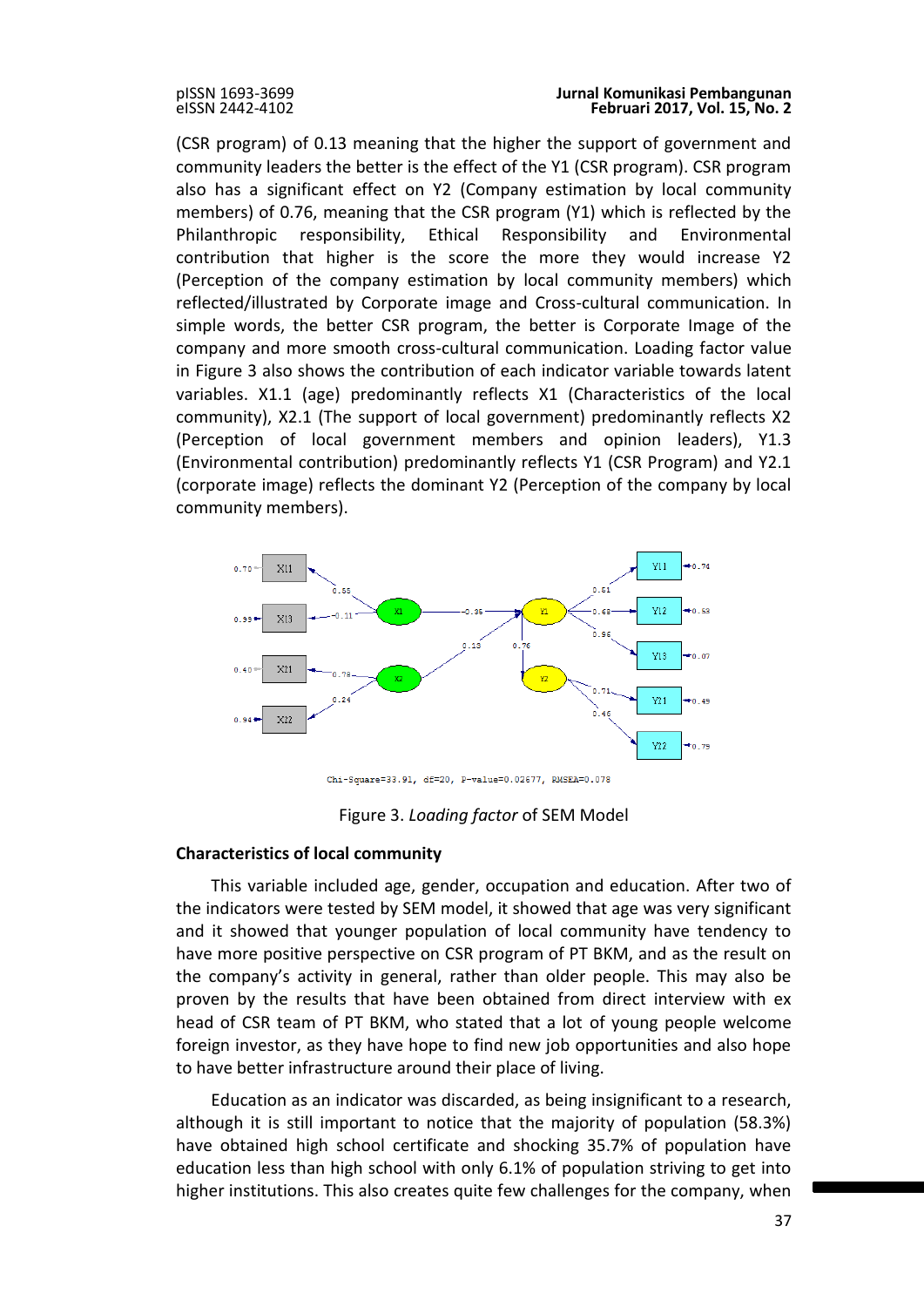planning their CSR program. First of all, the amount of schools in the area is not satisfying and SD (elementary school), SMP (junior high school) and SMA (high school) are often situated in different villages, so local children have to walk quite far to school each morning. This, together with poverty issues often pushes young people to leave school and search for a job (PT Business risk 2014).

We may also rely on the words of ex head of CSR team of PT BKM, as one of their biggest focus became an enlightenment of local community, because as they stated in their primary report, one of the issues that caused conflict in 2009 and afterwards, has been a lack of information, the community received both about mining proses and about foreign investors. It was even stated: "Some of people around a mining site still are convinced that mining will cause an island to drown". For that reason the company has provided a mini library for one of the villages with the aim for people to self-educate and filled it with books, including the books about mining as well.

As for other two indicators of X1 (Characteristics of Local Community), should be admited that gender is predominant by a male against female respondents, subsequently 64.3% male respondents and 35.7% of female respondents.

The indicator of occupation tells us a lot about local community as of people mostly occupied in the field of agriculture, with almost 79% being farmers as we can observe on the Figure 4. Although, if we check the data on occupation from the company's documents, we can notice that the percent correlation is quite different with as much as 60% of working community members deriving their income from fishing and 40% from farming in Nambo Jaya village. Cloves (cengkeh) are the main crop grown followed by chocolate (cocoa). In Mosolo the mainstay of the economy is cloves (cengkeh) production. It is believed to contribute to over 80% of the village economy. A number of other crops are produced that are sold. Fish are caught daily but none are sold outside the village. In Wunse 90% of the village income is from farming. Cloves are the main crop but they also farm and sell nutmeg and coconuts. Many from the community fish; but the produce is consumed within the village (PT Business risk 2014).



Figure 4. Occupation of local community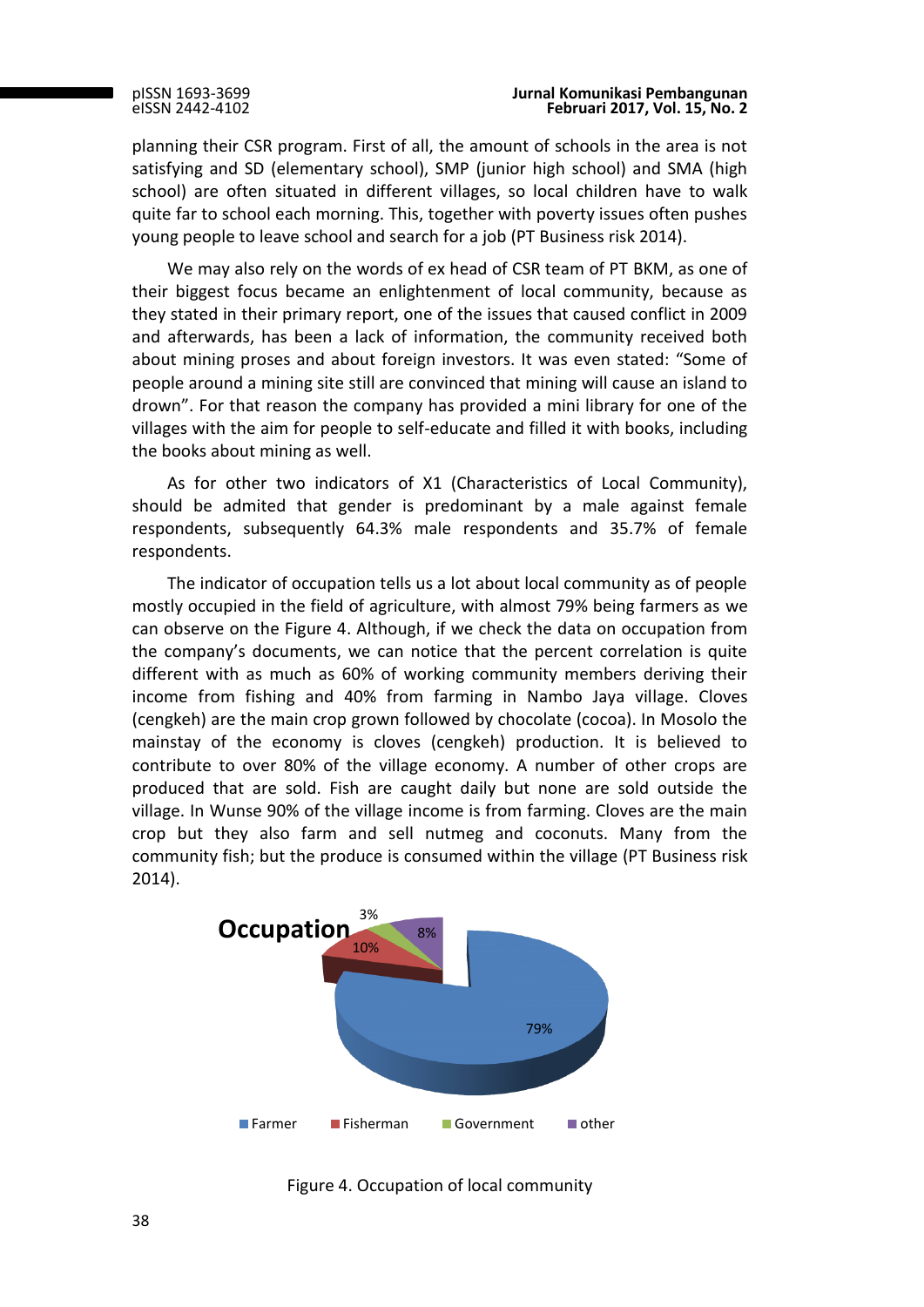# **Perception of local government members and opinion leaders**

The findings of this study have shown that the higher the support of local government and opinion leaders, the better is the impression of CSR program by local community. On average, the majority of local community estimates the support of local government and local opinion leaders as middle (49.6% and 74.8%). It is confirmed by a member of local government that it is easier for a company to gain respect of a local community if company's team members are accompanied by a representative of local government or opinion leaders. But as an interview with company members has shown, Russian members are not very easy to search for a help of local government leaders as they are afraid to be associated with political games, as many politicians approach the company's chief in order to gain support for future election campaign.

On the contrary, company prefers to get some good working relationships with mining department and local opinion leaders trying to gain support and to spread information about mining in general and PT BKM's future activities in general. There were few attempts by a company's team to reach out and maintain dialog with LSM leaders, as they state to represent and advocate local community.

### **CSR Program**

The following variable - CSR Program consists of Philanthropic, Ethical and Environmental responsibility. There are few more aspects of CSR program that will be further developed in our work with the help of interviews and other documents, those aspects include Legal and Economic responsibility. Nevertheless at the moment we can draw some conclusions on already existing results, as the quantitative part of our study shows that CSR program depends on support of local government and community leaders and in case of PT BKM, is mostly represented by an environmental support by PT BKM.

We might draw some conclusions here that are supported by the report of one of the CSR teams of PT BKM, which stated that during pre-socialization proses there were some concerns voiced by local community members, about environmental issues. Among them: Test pit holes consisting of  $\pm$  30 holes, not closed with soil (in this case the contractor/consultant PT. BKM before), thus endangered the life of local community members who indulge into work on the areal of test pit". Interview with PT BKM's director revealed, that the Head of Technical department checked for the open test pit holes and they were bored by another company, whose IUP (mining license) is bordering with PT BKM's territory. Such a technical mistake has led to people falsely blaming PT BKM for endangering people's life, therefore brought miscommunication between community and PT BKM.

### **Company's estimation by local community members**

It is illustrated by Corporate image and Cross-cultural communication. The results show, that there is a strong influence on both indicators by a CSR program, with dominant on the image of the company. The example of total general opinion on company in general we can observe on the following Figure 5.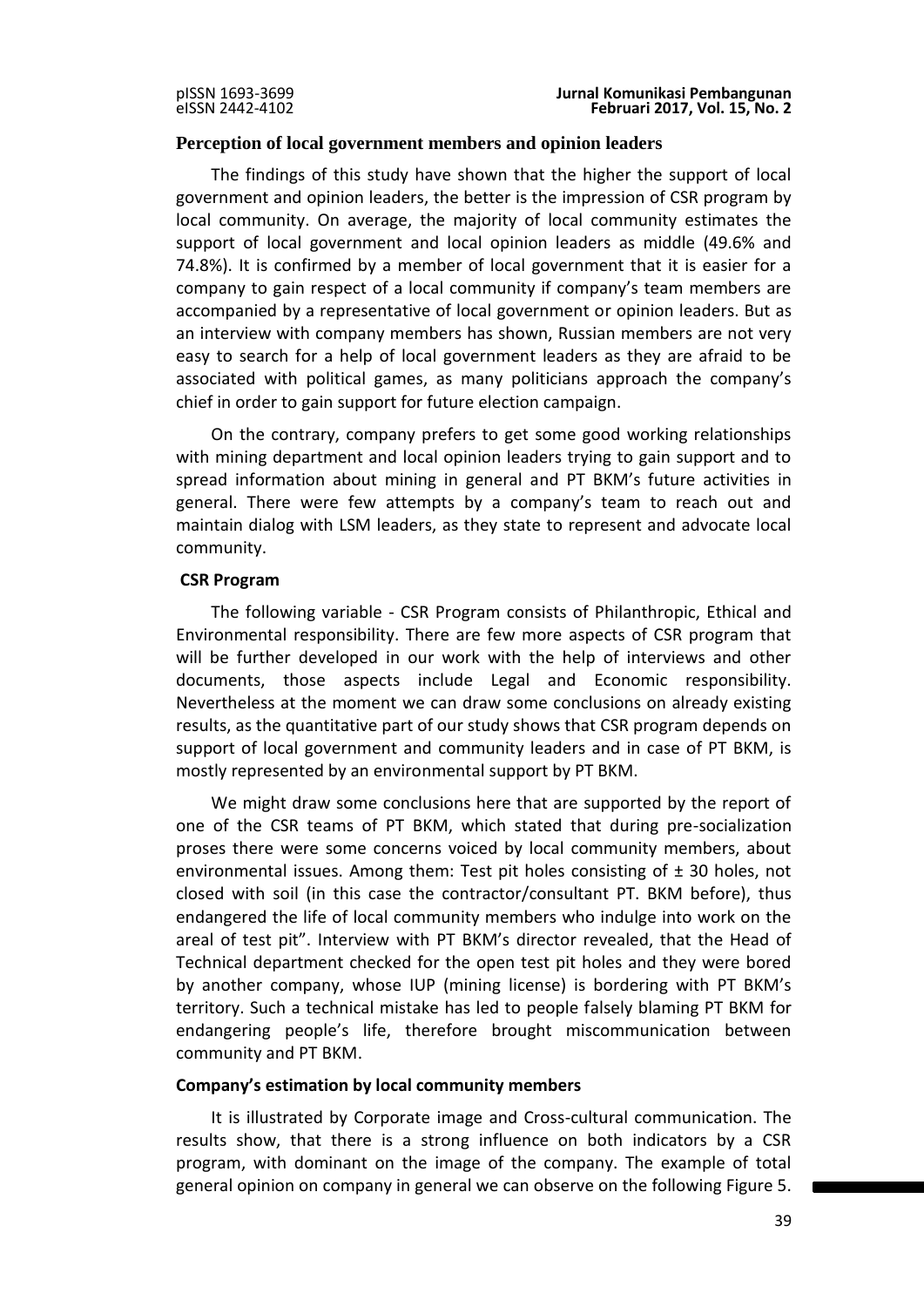In general, the opinion leader from mining area, explains that people in the area want to have an investor in the area, but they have lost their trust in PT BKM, because there have been several years of miscommunication and pauses in the work of PT BKM. In general, what community wants is a consistent work in the area. A great attention should be paid to an issue of Cross-cultural communication. The definition of subjective culture also provides a base for defining "diversity" in a way that includes both international and domestic cultures at different levels of abstraction (Bennett 1998).

The study has supported our concern about the connection between a success/failure of CSR program and the miscommunication between some or all of the stakeholders, originating from different cultural background. As we learned to know from the company member, that during last few years, company management, which consists of Russian people, has chosen to work with the help of a local CSR teams in the field, because local community makes contact easier with local team, rather than foreign representatives.



Figure 5. Company's image

Unfortunately, at the same time, this added one more link between company and local community, which made the whole process much longer. According to a company member, some of the CSR teams were making unrealistic promises to a community, without asking the permission from management. As the result, it influenced the trust issues with the community.

As we can see from an interview with the present Russian management of PT BKM, local team is hard to supervise because all the management is in Jakarta, while the team works in the field. The instructions given to a team are often misinterpreted or ignored, an example was with the team of 2014, when management emphasized several times, that the key village for socialization was Mosolo, but the team continued to focus only on Sukarela village. In their defense the team members stated that company demands fast results, which will only scare the community. Here, we can see the difference in social and cultural traditions.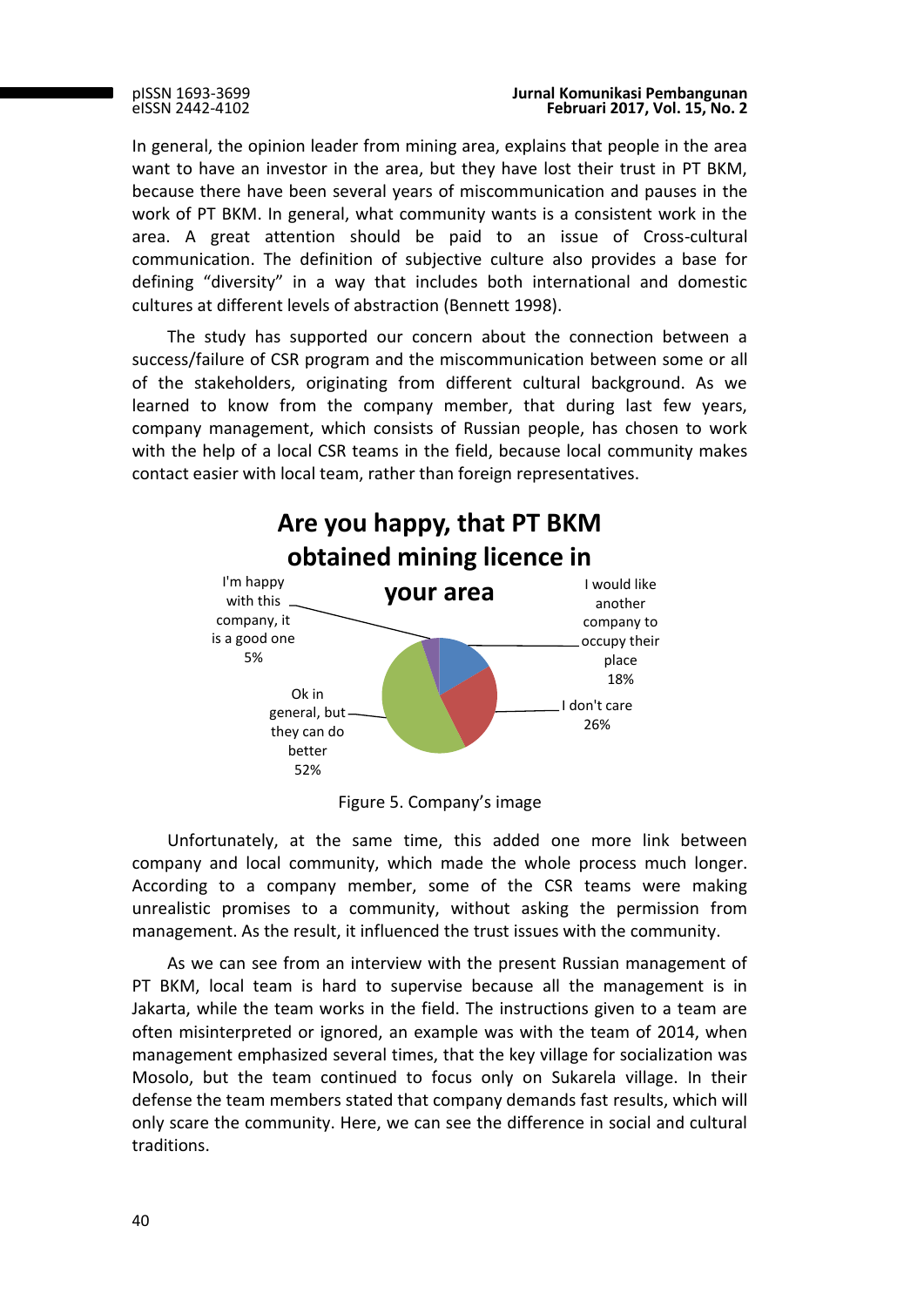It is a custom in Russian companies to obey the top management without any negotiations and it is perceived as a sign that a worker is not trustworthy if one declines to subordinate to a person in chief. But in Indonesia the work relationships are more flexible and are open for bargaining if there is a necessity to do so. Also, as we were acknowledged by a Russian party, Russian businessmen always count on the top to bottom system of work, because it is traditionally functioning in Russia. It is usually enough to contact only main authorities of the region in order to gain the access to the territory. Paying less attention to the bottom stakeholders is another mistake of the Russian management.

# **CONCLUSIONS AND RECOMMENDATIONS**

# **Conclusions**

To sum it all up, we would like to say, that our study has shown the connection between the CSR program and Corporate Image, as well as the connection between CSR Program and Cross-cultural Communication and it also has illustrated the range of problems a foreign company may face, while doing business in Indonesia. The satisfaction of local community members by CSR program of PT. BKM in Wawonii island, South-East Sulawesi was analyzed in this research. Apart from that the Corporate Image of PT BKM in Wawonii island, South-East Sulawesi was analyzed as well as created analysis of cross-cultural communication of PT. BKM and described its mechanism on the basis of their carrying out the CSR program in Wawonii island, South-East Sulawesi.

# **Recommendations**

In our opinion, company members should try to include some people from management in a CSR team, in order to eradicate miscommunication, even though it may be more challenging for a foreign team member to try and communicate with local community, but it as well may improve both perception of PT BKM by local people and results of CSR

PT should use more down-top type of communication, starting to gain trust of local community first and then focus on government, bupati etc. This may also bring positive outcome for their activity.

# **LITERATURE REVIEW**

- Bennett M.J. 1998. Intercultural Communication: A Current Perspective. In Milton J. Bennett (Ed.), Basic concepts of intercultural communication: Selected readings. Yarmouth, ME: Intercultural Press;
- Ghobadian A., Money K., and Hillenbrand C., 2015. Corporate Responsibility Research: Past-Present-Future. *Journal, in Group & Organization Management* 40(3):271-294;
- Husted B.W. and Allen D.B. 2006. Corporate Social Responsibility in the Multinational Enterprise: Strategic and Institutional Approaches. *Journal Of International Business Studies*, 37 (6). pp. 838-849;